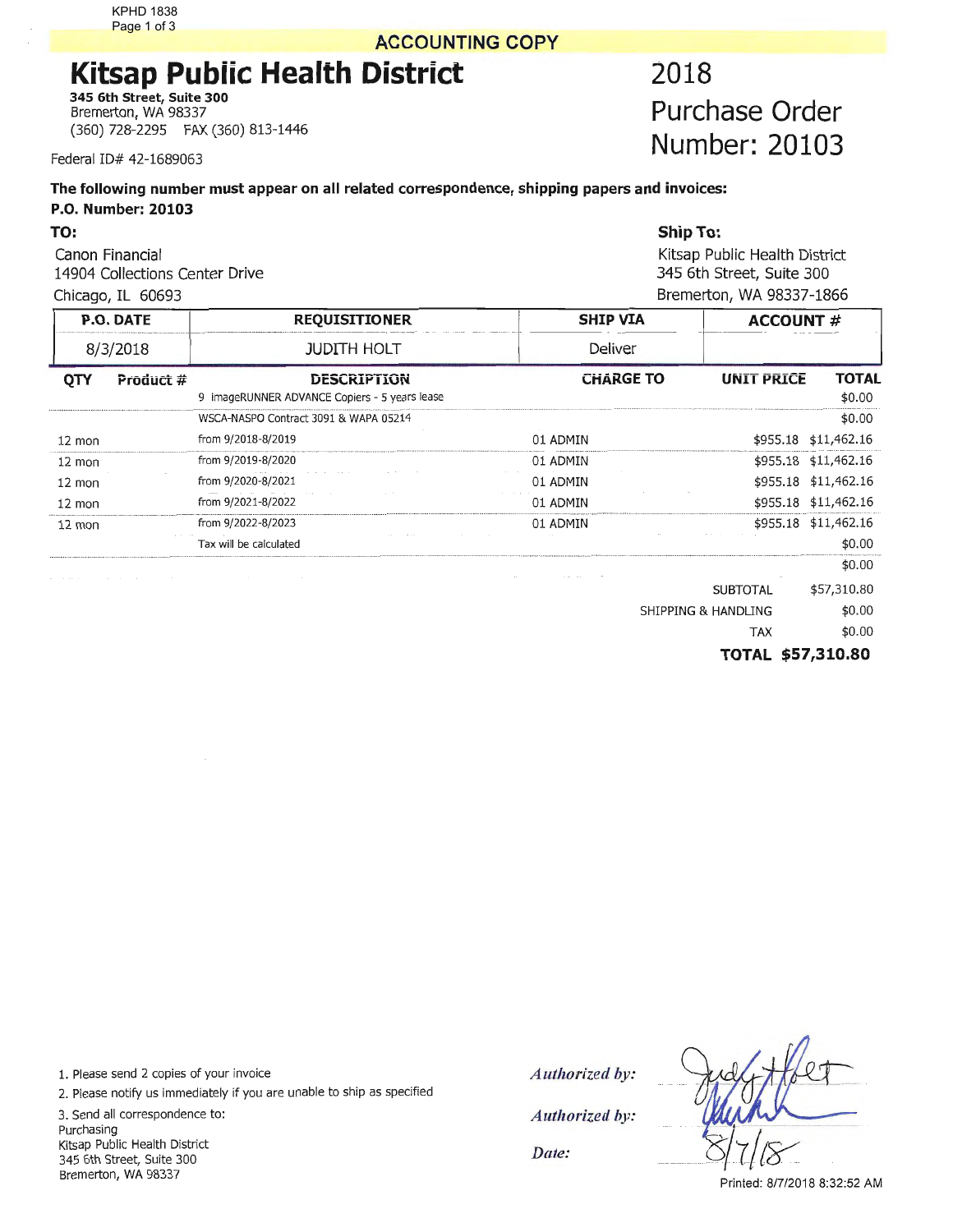PO#

|                           | <b>Equipment Description</b>                 |                       | <b>MSRP</b>   |            | Lease Base<br><b>Price</b> |                           | 60 Month<br><b>FMV Lease</b> |
|---------------------------|----------------------------------------------|-----------------------|---------------|------------|----------------------------|---------------------------|------------------------------|
| Equipment Copier 1: 420-1 |                                              |                       |               |            |                            |                           |                              |
| 0603C046AA                | imageRUNNER ADVANCE C5550i II                | \$                    | 20,000.00     | \$         | 3,661.00                   | \$                        | 74.68                        |
| 0609C002AA                | Cassette Feeding Unit-AM1                    | $\boldsymbol{\theta}$ | 1,523.00      | \$         | 795.00                     | \$                        | 16.22                        |
| 0607C002AA                | Paper Deck Unit-F1                           | \$                    | 2,205.00      | \$         | 1,145.00                   | \$                        | 23.36                        |
| 0614C002AA                | <b>Booklet Finisher-Y1</b>                   | \$                    | 3,920.00      | \$         | 2,172.00                   | \$                        | 44.31                        |
| 0619C002AA                | <b>Buffer Pass Unit-L1</b>                   | $\frac{1}{2}$         | 280.00        | \$         | 170.00                     | $\boldsymbol{\mathsf{s}}$ | 3.47                         |
| 0126C001AA                | 2/3 Hole Puncher Unit-A1                     | \$                    | 893.00        | \$         | 495.00                     | \$                        | 10.10                        |
| 0166C007AA                | Super G3 FAX Board-AS2                       | $\mathcal{S}$         | 840.00        | \$         | 466.00                     | \$                        | 9.51                         |
|                           |                                              |                       | <b>TOTAL</b>  | \$         | 8,904.00                   | \$                        | 181.65                       |
| Equipment Copier 1: 339-1 |                                              |                       |               |            |                            |                           |                              |
| 0604C038AA                | imageRUNNER ADVANCE C5540i II                | \$                    | 17,000.00     | \$         | 2,745.00                   | \$                        | 56.00                        |
| 0609C002AA                | Cassette Feeding Unit-AM1                    | \$                    | 1,523.00      | \$         | 795.00                     | $\mathsf{\$}$             | 16.22                        |
| 0607C002AA                | Paper Deck Unit-F1                           | \$                    | 2,205.00      | \$         | 1,145.00                   | \$                        | 23.36                        |
| 0615C002AA                | Inner Finisher-H1                            | \$                    | 1,260.00      | \$         | 648.00                     | \$                        | 13.22                        |
| 0166C007AA                | Super G3 FAX Board-AS2                       | \$                    | 840.00        | \$         | 466.00                     | \$                        | 9.51                         |
|                           |                                              |                       | <b>TOTAL</b>  | \$         | 5,799.00                   | \$                        | 118.30                       |
| Equipment Copier 1: 420-2 |                                              |                       |               |            |                            |                           |                              |
| 0604C038AA                | imageRUNNER ADVANCE C5540i II                | \$                    | 17,000.00     | \$         | 2,745.00                   | \$                        | 56.00                        |
| 0609C002AA                | Cassette Feeding Unit-AM1                    | \$                    | 1,523.00      | \$         | 795.00                     | \$                        | 16.22                        |
| 0615C002AA                | Inner Finisher-H1                            | \$                    | 1,260.00      | \$         | 648.00                     | \$                        | 13.22                        |
| 0166C007AA                | Super G3 FAX Board-AS2                       | \$                    | 840.00        | \$         | 466.00                     | $\mathsf{s}$              | 9.51                         |
|                           |                                              |                       | <b>TOTAL</b>  | \$         | 4,654.00                   | \$                        | 94.94                        |
|                           | Service Plans ImageRUNNER ADVANCE C55401 II  |                       |               |            |                            |                           |                              |
|                           | Color Zero Base Service and Supplies Pricing |                       |               | \$         | 0.04                       |                           |                              |
|                           | B&W Zero Base Service and Supplies Pricing   |                       |               |            | 0.055                      |                           |                              |
| Equipment Copier 1: 330-1 |                                              |                       |               |            |                            |                           |                              |
| 1407C028AA                | imageRUNNER ADVANCE 4545i II                 | \$                    | 13,500.00     | \$         | 2,096.00                   | \$                        | 42.76                        |
| 1419C002AA                | Cassette Feeding Unit-AN1                    | $\mathfrak{S}$        | 1,523.00      | \$         | 795.00                     | $\mathsf{\$}$             | 16.22                        |
| 0607C002AA                | Paper Deck Unit-F1                           | \$                    | 2,205.00      | $\sqrt{S}$ | 1,145.00                   | l \$                      | 23.36                        |
| 1423C002AA                | Inner Finisher-J1                            | \$                    | 1,260.00      | \$         | 648.00                     | $\sqrt[6]{3}$             | 13.22                        |
| 0166C007AA                | Super G3 FAX Board-AS2                       | \$                    | 840.00        | \$         | 466.00                     | \$                        | 9.51                         |
|                           |                                              |                       | <b>TOTAL</b>  | \$         | 5,150.00                   | $\sqrt{5}$                | 105.06                       |
| Equipment Copier 1: 336-1 |                                              |                       |               |            |                            |                           |                              |
| 1407C028AA                | imageRUNNER ADVANCE 4545i II                 | \$                    | 13,500.00     | \$         | 2,096.00                   | \$                        | 42.76                        |
| 1419C002AA                | Cassette Feeding Unit-AN1                    | \$                    | 1,523.00      | \$         | 795.00                     | \$                        | 16.22                        |
| 0607C002AA                | Paper Deck Unit-F1                           | \$                    | 2,205.00      | \$         | 1,145.00                   | $\mathfrak{s}$            | 23.36                        |
| 1423C002AA                | Inner Finisher-J1                            | \$                    | 1,260.00      | \$         | 648.00                     | $\boldsymbol{\mathsf{s}}$ | 13.22                        |
| 0166C007AA                | Super G3 FAX Board-AS2                       | \$                    | 840.00        | \$         | 466.00                     | \$                        | 9.51                         |
|                           |                                              |                       | <b>TOTAL</b>  | \$         | 5,150.00                   | \$                        | 105.06                       |
| Equipment Copier 1: 309-1 |                                              |                       |               |            |                            |                           |                              |
| 1407C028AA                | ImageRUNNER ADVANCE 4545i II                 | \$                    | 13,500.00     | $\sqrt{5}$ | 2,096.00                   | \$                        | 42.76                        |
| 1419C002AA                | Cassette Feeding Unit-AN1                    | \$                    | 1,523.00      | \$         | 795.00                     | \$                        | 16.22                        |
| 1423C002AA                | Inner Finisher-J1                            | \$                    | $1,260.00$ \$ |            | 648.00                     | $\sqrt{5}$                | 13.22                        |